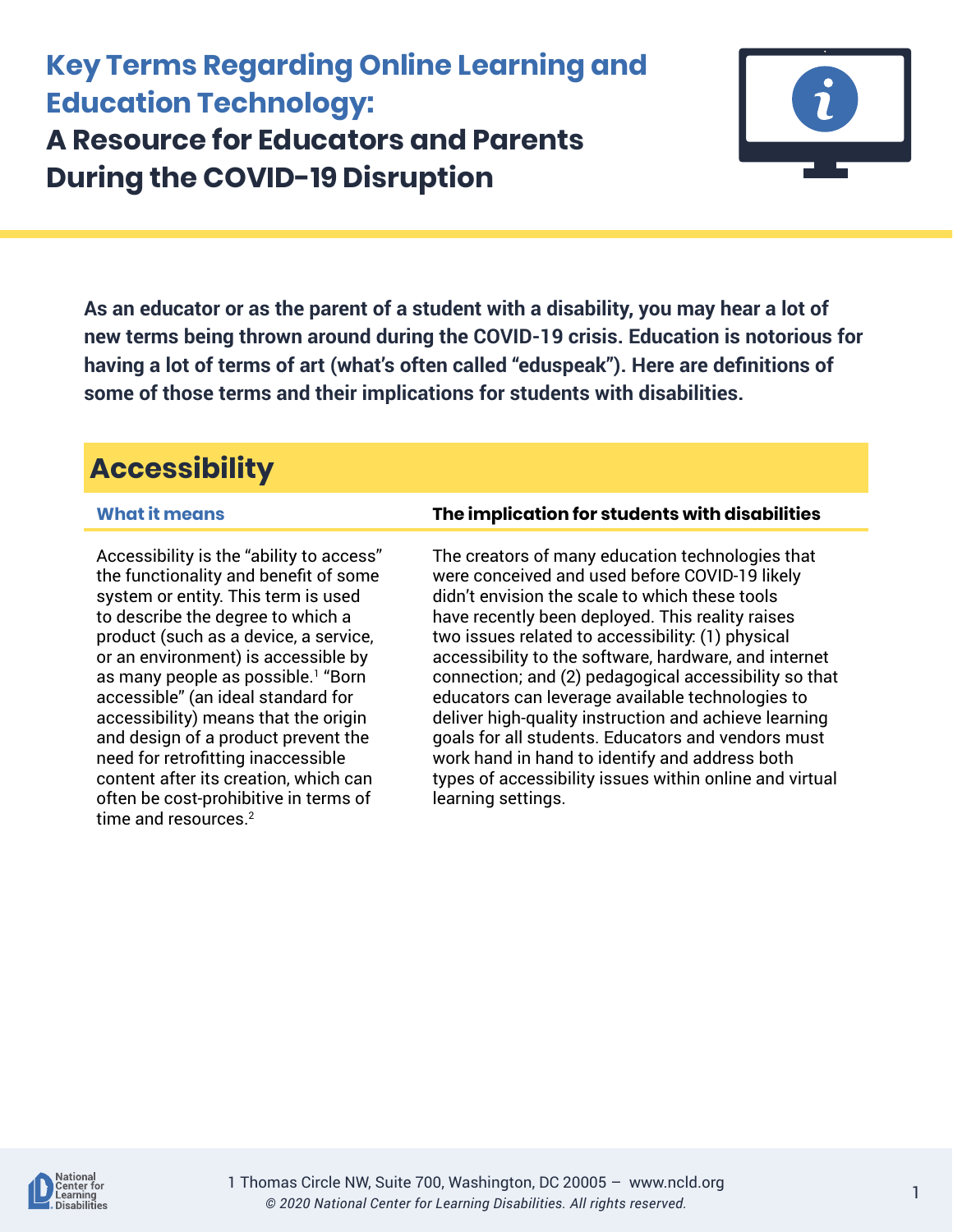

## **Accommodations**

Accommodations are adaptations made for specific individuals with disabilities (as defined by law) when a product or service isn't accessible.<sup>3</sup>

### **What it means The implication for students with disabilities**

The accommodations a student with a disability needs in a virtual learning setting may be different from what would be appropriate in a typical classroom setting. For example, an accommodation for a student with ADHD in a physical classroom may be to be seated in a part of the room that reduces distractions (called "preferential seating"). In a virtual learning situation, reducing distraction might be achieved by adjusting the visual layout of what's on a screen to help direct and sustain the student's focus.

The IEP team—which includes educators, parents, the student, and others—should identify the accommodations a student currently receives based on the IEP, consider the purpose of these accommodations, and discuss how they need to be adjusted for an online setting.

## **Adaptive software**

Adaptive software is any software or program that builds a model of the preferences, goals, and knowledge of each individual student and uses that model throughout the interaction with the student in order to adapt to that student's assessed needs.<sup>4</sup>

### **What it means The implication for students with disabilities**

Some adaptive software can adjust for the lexile (reading) level based on the student's responses. Some programs have read-aloud features. It's important to identify whether the software is adaptive to a particular student's needs. For example, a child may struggle with decoding but excel at reading comprehension. If the software doesn't allow the student to demonstrate proficiency in different aspects of learning, it could misinterpret the student's skills, resulting in a reduction in grade level or content level. This would compromise the overall quality of the student's education.

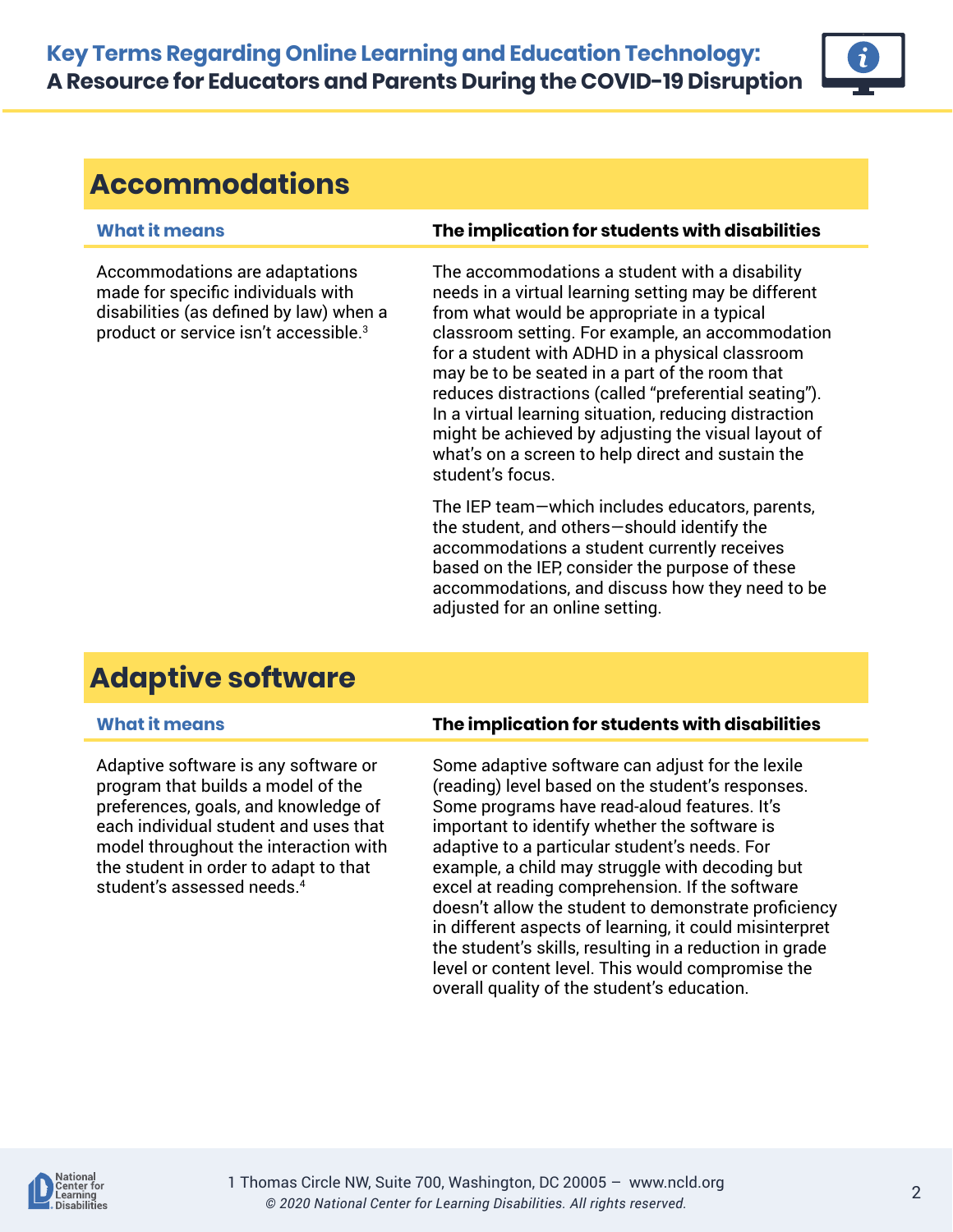## **Assistive technology**

Assistive technology (AT) is any item, piece of equipment, or product system, whether acquired commercially off the shelf, modified, or customized, that is used to increase, maintain, or improve the functional capabilities of a child with a disability.<sup>5</sup>

### **What it means The implication for students with disabilities**

Assistive technology is designed to help individuals overcome challenges with particular tasks or in particular environments. When shifting from faceto-face to online learning, the types of assistive technologies that are most helpful may change. IEP teams should review how AT was used by students in school, and determine whether additional or alternative forms of assistive technology are needed in this new circumstance.

## **Asynchronous vs. synchronous instruction**

Asynchronous instruction is teaching that is offered at a different place or time than when or where the actual instruction is being provided (e.g., video modules that students can access without being connected to an instructor or peers in real time). In contrast, synchronous instruction can happen in different locations, but it occurs at the same time that the instruction is being delivered. It's delivered through methods such as real-time chats and videoconferencing.

### **What it means The implication for students with disabilities**

Students with disabilities in online environments can benefit from both of these types of instruction. But there are trade-offs with each, so the two modes are complementary.

Asynchronous instruction denies educators access to visual cues and doesn't allow for realtime feedback to students. During synchronous instruction, students with disabilities may struggle to remain focused, organize information effectively, and keep track of questions for later reference.

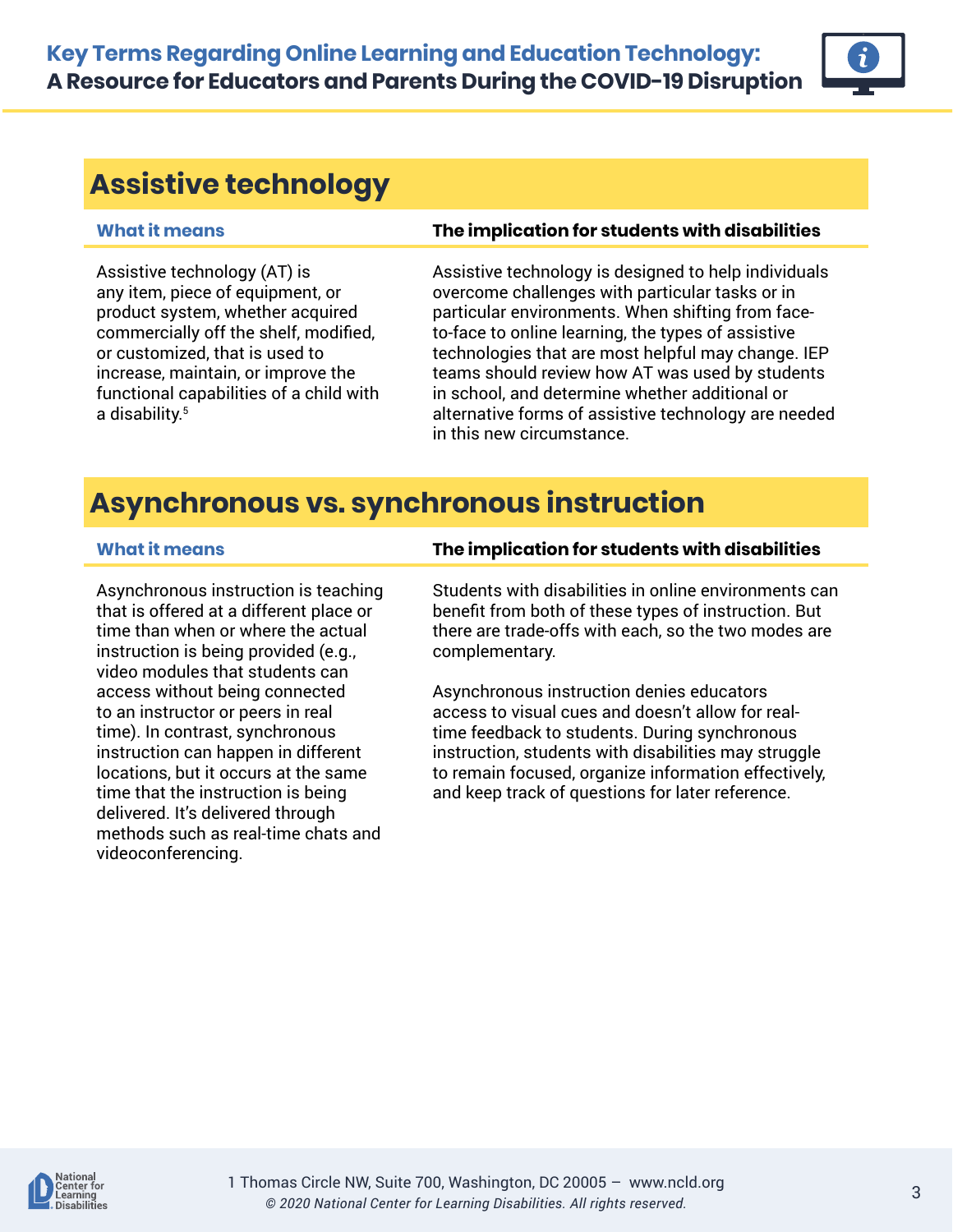

# **Learning management system (LMS)**

Learning management systems are electronic systems and methods that support the timely creation, scheduling, and delivery of course materials in education.<sup>6</sup>

### **What it means The implication for students with disabilities**

In the absence of face-to-face contact between adults and students, districts and schools will have to rely more on an LMS than ever before. But an LMS designed to address the needs of whole school or district-wide instruction—as well as data collection—might not be inclusive or responsive to the needs of students with disabilities. It's critical that schools immediately consider how their LMS addresses the need for accessibility and enables the delivery of content and needed support to students with disabilities. Also critical is for schools and districts to identify whether existing LMS need to be adapted to ensure that educators are well prepared to support student learning in an accessible manner. Schools should consult with vendors to integrate any add-ons that ensure the products serve multiple functions and meet the needs of all students. Schools will also need to communicate clearly with students and their families to ensure that everyone feels empowered to access and participate in highquality learning.

# **Online learning**

Also referred to as e-learning and virtual learning, online learning is a type of distance learning in which instruction and content are delivered primarily over the internet or through software.<sup>7</sup>

### **What it means The implication for students with disabilities**

One new reality of COVID-19 is that the vast majority of students with disabilities who were previously attending brick-and-mortar schools are now learning in online settings. Schools, students, and families must contend with a number of challenges, ranging from the physiological (e.g., ensuring that students feel safe, have access to their social peers, and receive nutritious meals) to the pedagogical (e.g., ensuring that students have access to content learning and that teachers and students communicate via phone, chats, and other online features).

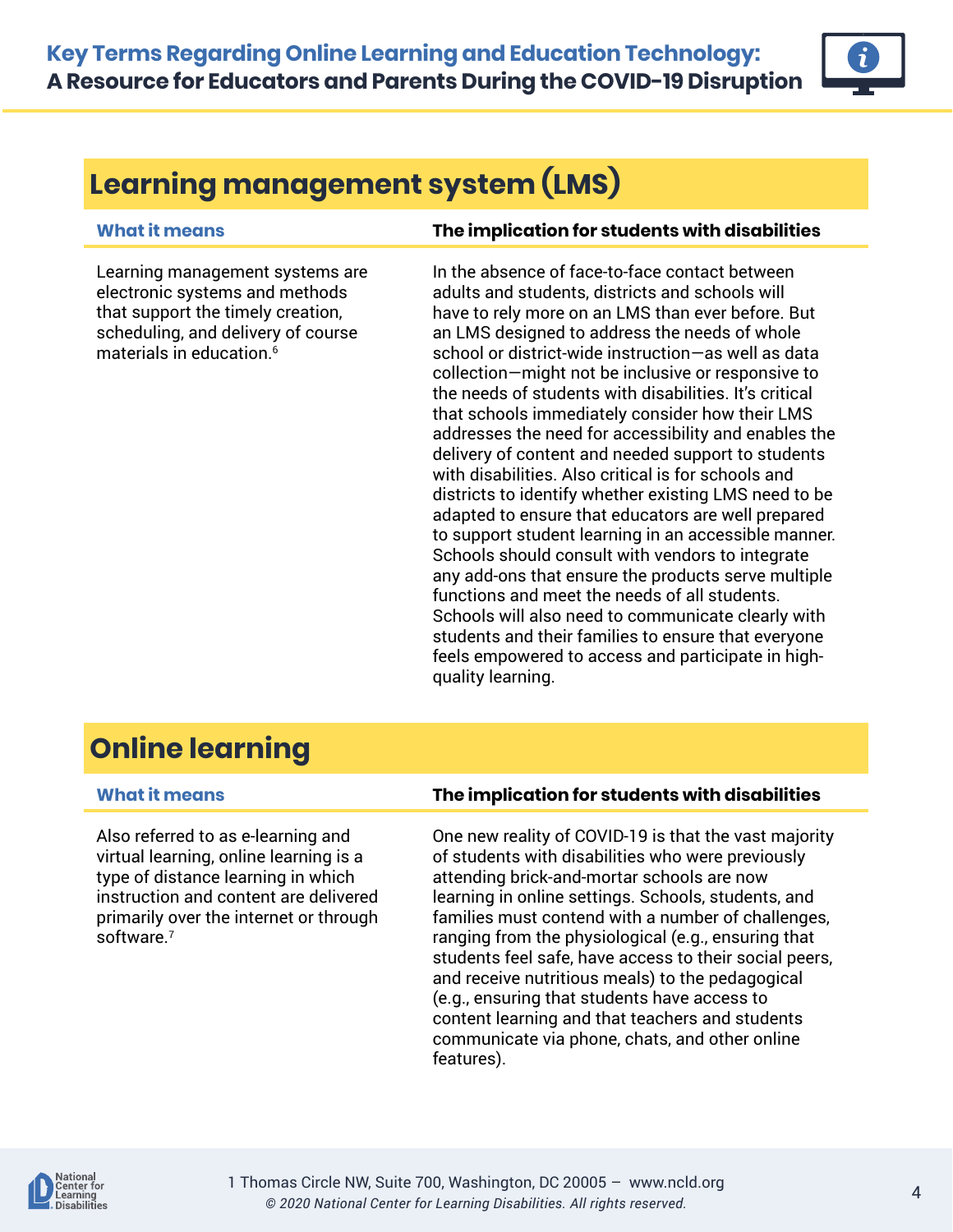

## **Open education resources**

Open education resources (OER) are any type of educational materials that are in the public domain or introduced with an open license (free for public use).<sup>8</sup>

### **What it means The implication for students with disabilities**

COVID-19 has resulted in parents and educators scrambling to identify resources that could be helpful to accelerate learning in an online and home-based environment. One caution is that many of these resources are not aligned with principles of Universal Design for Learning, or UDL (see below). The OER field is diverse in both quality and accessibility. Many major textbook publishers have already begun to make changes to products to reflect UDL standards. Schools, districts, and educators should determine whether a particular OER is appropriate for students with disabilities. If it's not, it's important to determine what steps need to be taken to ensure that these students can access and benefit from OER materials.

# **Universal Design for Learning (UDL)**

Universal Design for Learning (UDL) is a way to optimize teaching to effectively instruct a diverse group of learners. The approach is based on insights from the science of how people learn. It emphasizes accessibility in how students access material, engage with it, and show what they know.<sup>9</sup>

### **What it means The implication for students with disabilities**

UDL can be applied to educational settings that are in-person or virtual. To engage all learners, educators must align instruction, materials, and technology with principles of UDL. The specific learning platform being used to organize and deliver content and activities will need to have built-in features of UDL, such as allowing students to access and represent learning in different ways. Educators will also need instruction and support about ways to incorporate features of UDL into their online instruction.